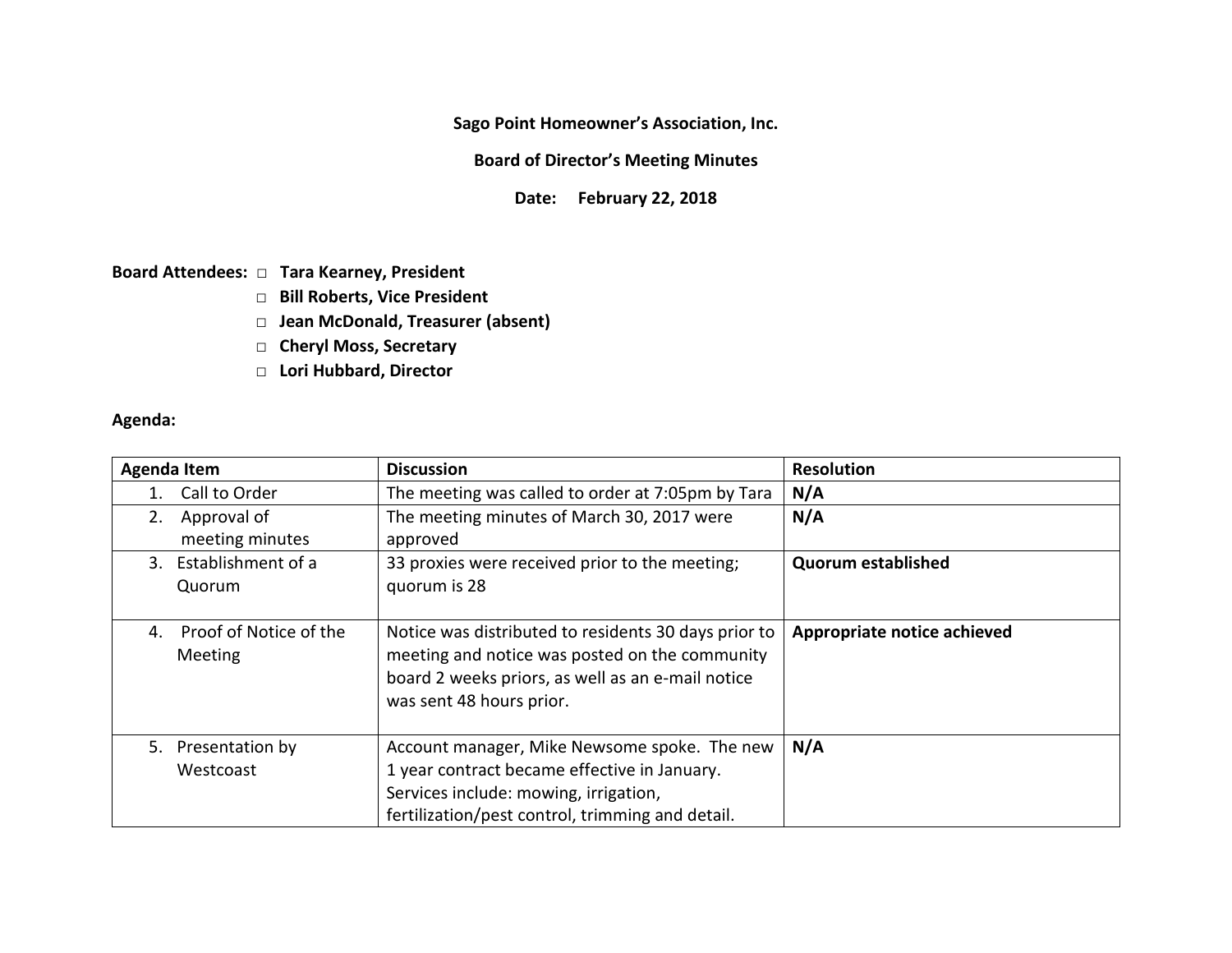|                          | 2018 calendar includes: palm trimming 2x year                      |                                 |
|--------------------------|--------------------------------------------------------------------|---------------------------------|
|                          | (March/April) and (Sept./October), mulch prior to                  |                                 |
|                          | Thanksgiving, fertilizer inspection - monthly and                  |                                 |
|                          | spot treat, irrigation inspection $-1$ <sup>st</sup> and last week |                                 |
|                          | of month of entire system, leaf clean-up scheduled                 |                                 |
|                          | for 2/23/18.                                                       |                                 |
|                          | Mike requested residents to use the website form                   |                                 |
|                          | to notify Westcoast of any issues.                                 |                                 |
|                          | Mike stated that residents will be charged for                     |                                 |
|                          | items/services that are their preference; service                  |                                 |
|                          | charge is \$75. (Example: turning off sprinklers for               |                                 |
|                          | X-mas decorations, or non-emergency issues                         |                                 |
|                          | wanting to be resolved prior to next scheduled                     |                                 |
|                          | visit)                                                             |                                 |
| 6. Resident questions of | Will schedule of services be published?                            | All resident questions answered |
|                          |                                                                    |                                 |
| Westcoast                | Yes - it will be emailed to HOA board for                          |                                 |
|                          | distribution                                                       |                                 |
|                          | Several houses have sprinkler heads not working                    |                                 |
|                          | properly - just bubbling instead of spraying                       |                                 |
|                          | Mike took the addresses so an inspection can be                    |                                 |
|                          | done                                                               |                                 |
|                          | Routine fungicide treatment is 2x annually                         |                                 |
|                          | Residents would be charged for monthly treatment                   |                                 |
|                          | as needed                                                          |                                 |
|                          | It was noted that the sidewalks are Bayou Club's                   |                                 |
|                          | responsibility.                                                    |                                 |
|                          |                                                                    |                                 |
|                          | Mike Newsome cell: 727-643-8639                                    |                                 |
|                          | mnewsome@westcoastlines.com                                        |                                 |